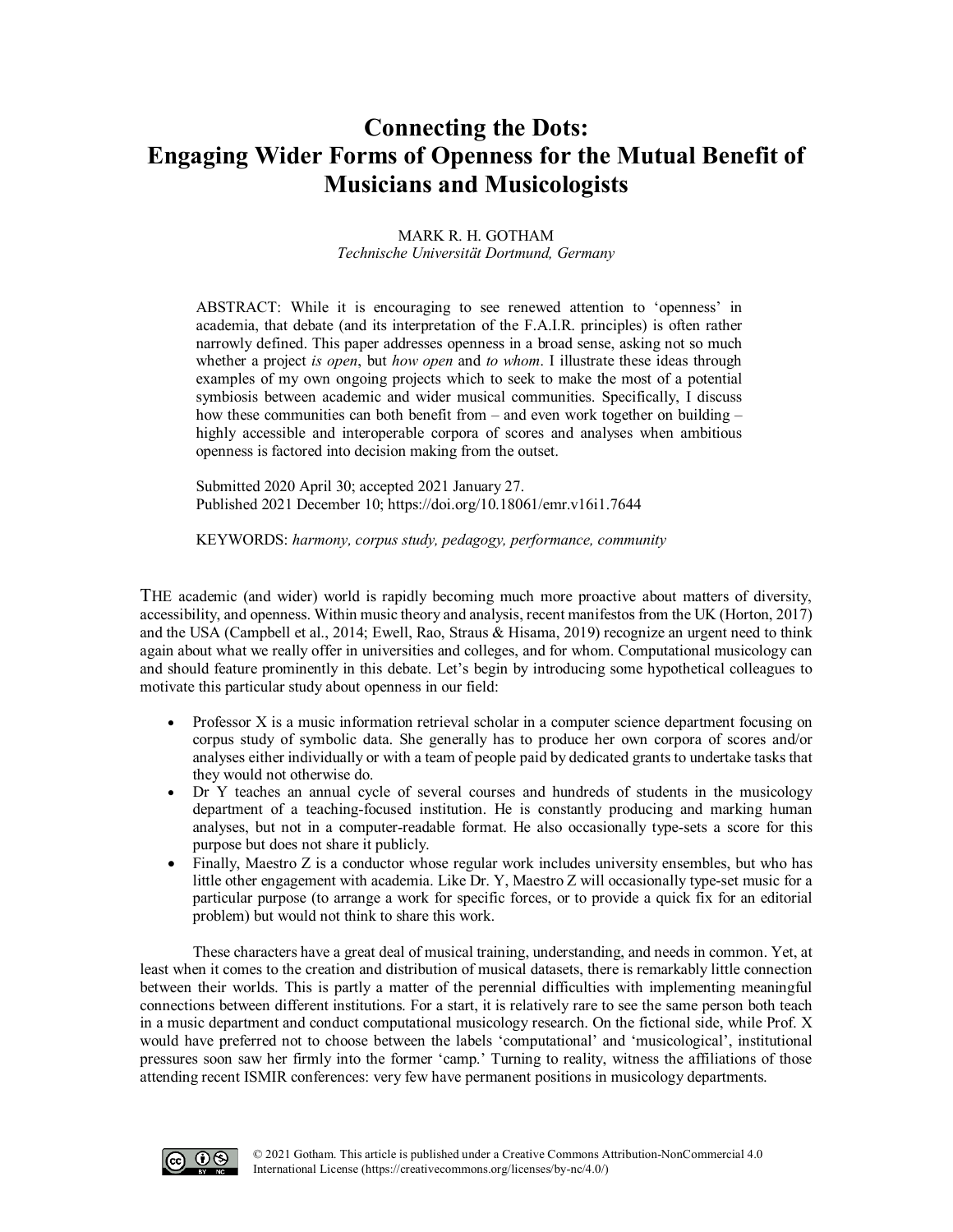This is simply an observation; there is no straightforward way to judge whether it is a 'good' or 'bad' situation overall. In broad strokes, we might say that it has the benefit of opening up more interdisciplinary connections and a wider range of viewpoints but also the detraction of potentially dissociating the field and burdening it with two very different disciplines to convince of its merits. The more useful and immediate question to ask is: how can we maximize the advantages and work on the challenges? This paper seeks to address those questions for the case of 'openness' in preparing and disseminating datasets. I will argue that Prof. X, Dr Y, and Maestro Z could work more closely together to the considerable benefit of all. I illustrate this through example projects which attempt to support and expand access to teaching, research, and musicmaking of many kinds.

I focus on my own projects to communicate some hard-won experience frankly, to illustrate that traction is possible, and to advance the conversation about best practice(s).[1] There are many other publicly available datasets of scores,[2] score representations in other formats,[3] and analyses.[4] I do not presume to judge the relative strengths and weaknesses of anyone else's dataset here, but naturally we will discuss in general terms the relative 'openness' of the decisions that lie behind the creation of any such corpus.

The two main sections focus respectively on score and analysis corpora, specifically on the 'OpenScore Lieder Corpus' of songs,[5] and the 'When in Rome' corpus of Roman numeral analyses.[6] Beyond datasets, I also argue that the code we produce for relatively basic tasks within research projects can also readily serve wider communities. To that effect, this article also introduces new code and resources for: automatic retrieval from human analyses for creating music anthologies at scale,[7] and a free, public-facing app for 'spell-checker'-style feedback on harmonic analyses.[8]

### **SCORE ENCODING**

The 'F.A.I.R.' principles (Wilkinson et al., 2016) argue that datasets should be 'Findable, Accessible, Interoperable, and Reusable' (hereafter 'FAIR'). These are helpful terms, but they can be invoked more or less strictly. A minimum definition would require only that datasets be *potentially* FAIR. By contrast, a more genuinely 'open' reading would require that they be *easily* findable, and *readily* accessible, interoperable, and reusable for a *range* of purposes by *diverse* users.

As the potential methods for engaging with datasets are very broad, so too are the forms that this enhanced openness can take. Nevertheless, there are some core principles at work, including the relative openness to discovery directly by people, 'manually', on one hand, and to automatic searches on the other. Put even more directly, this generally speaks to a division between groups of people, between the more and less computationally minded. For instance, even where a dataset is easily accessible by anyone *in principle* (with a simple 'download' button as offered by a site like GitHub/Gitlab, for instance), that choice of hosting platform can still enforce the same division between those who would think to look there (developers in the case of GitHub/Gitlab) and those who would not (most amateur musicians).

Enhanced openness is desirable, but it is often both harder to realize and not mission-critical for the specific task at hand. Prof. X has a grant to support the preparation of a specific dataset but is only interested in pitch and does not bother encoding the rest reliably. She also has a preferred format that is convertible in principle, but that converter requires expert knowledge to operate and is not well maintained. Dr. Y and Maestro Z, in turn, produce encodings of excellent quality, but only do the sections they need, and although they use interoperable formats, they are not incentivized (or perhaps even aware of the option) to contribute that work to a communal effort. All parties might have benefitted from each other's work but for the lack of communication and coordination. Improving this situation calls for a more collaborative approach, including sharing work of at least *decent quality* (a 'minimal viable product'), in *interoperable formats*, and under a *clearly permissive license*. Of these three, licensing is the centerpiece; we can't progress meaningfully without the ability to build on each other's work. We will return to a more detailed look at what this entails at the conclusion of this section. Quality and interoperability require further discussion right away.

With 'quality' we need to distinguish (somewhat crudely) between what is sometimes called the 'semantic' side (centered on notes and rests) and other matters (like layout). It is not always possible to firmly separate these two, but the principle is relatively clear: the most useful resource to share is an encoded score which conveys the core content of an existing, named, and easily accessed source edition. This immediately supports most users: those who simply want *some* version of the work can get going on their tasks; others seeking to produce scores edited and laid out in a specific fashion can focus on those matters of fine-tuning to complete a task that (even for their purposes) is already largely complete.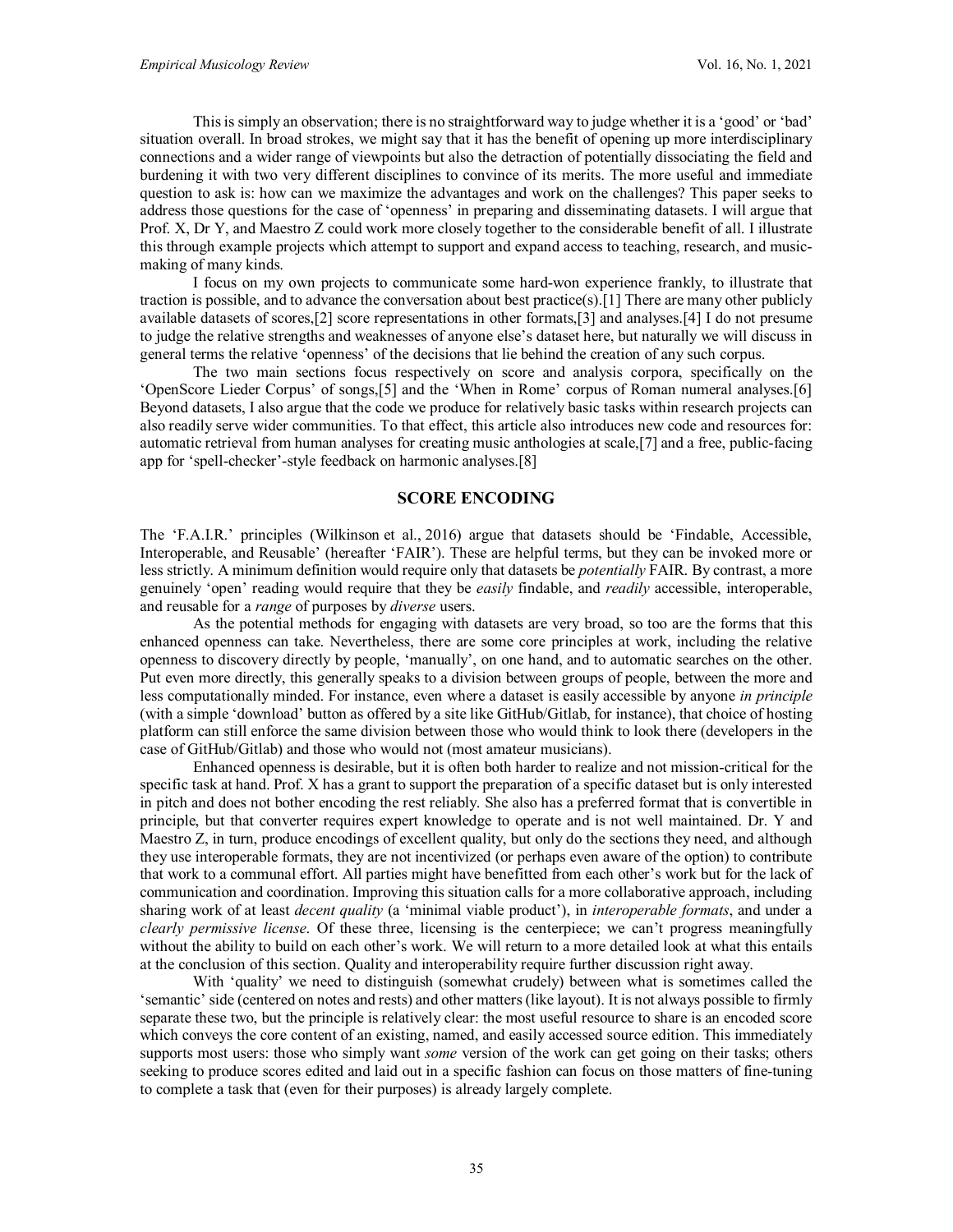'Interoperable' is a potentially slippery term, though it can be considered self-defining: the most interoperable formats can be parsed by the greatest number of other software and code libraries, with the least 'friction' or 'slippage' between those representations. Currently, musicXML is the richest format that can make this claim. It is mutually convertible with most notation software (including commercial entities like Sibelius and Finale) and code libraries (music21, humdrum, …) with relatively little loss of information.[9] By contrast, although MIDI is parseable by more software, it is considerably less rich in detail (losing all notion of pitch spelling, for instance). Newer initiatives like MEI and MNX that seek to improve on the existing XML format tend to be richer, but the specific question of their interoperability will depend on the provision of effective converters.[10] Even if we decide as a community to create converters for open-source applications and code libraries (a time-consuming and ill-rewarded task), interoperability with commercial software remains out of our hands, and companies can be slow on the uptake. It may seem odd to consider the commercial sector in a story about openness, but again, we must return to the central question: what kinds of openness are we fostering, and for whom? If new default formats do not serve as broad a range as musicXML does currently, then that is a loss for interoperability.

Even with a principled position on these matters, the practicalities of coordinating an encoding drive are subject to considerable challenges. To consider this in less abstract terms, we turn now to discuss the specific case of the 'OpenScore Lieder Corpus' and questions of editorial policy, recruitment, and collaborative workflow with which all such projects need to reckon (both in general, and specifically in terms of 'openness').

### **Platform(s)**

The OpenScore Lieder Corpus has explicitly set out to meet the criteria outlined above, providing a resource that scholars, teachers, and musicians can use for any purpose. The corpus now offers over 1,200 high-quality encodings of songs that can be viewed, played, transposed, and more either directly online at <https://musescore.com/openscore-lieder-corpus/sets> or once downloaded in any of several standard formats.[11] Usage statistics show that users do indeed engage with these scores hundreds of times per day (via views, plays, downloads, and more).

We reached this level of engagement by factoring it in from the outset: this is not exclusively a research dataset, but a score collection for which musicological research is one of several use cases. That simple fact informs every decision, including the primary host platform (musescore.com), which is set up for engagement with a wide musical community. Indeed, it is our attention to FAIR principles for the research side that has been slower to develop: downloading individual scores from musescore.com is easy, but not currently possible at corpus scale. To that effect, we have now developed GitHub mirror(s) of the entire corpus,[12] which in turn form the basis of an analytical corpus and a set of teaching resources to which we will return below.

Ultimately, an ideal platform would support all human and computational searches to find the desired content easily, whether that's a PDF, a symbolic score, a recording (audio or video), or metadata about pieces (including information about movements and sections) and would even support diverse search terms for slippery concepts like genre and analytical properties. Sites like Musicbrainz.org and Doremus.org offer promising approaches to these matters of connected 'music ontology', but we no single platform currently offers the full package. For now, the best we can do is to host scores on *complementary* platforms (musescore.com and GitHub in our case)[13], with clear and consistently structured metadata (for the mostly unequivocal items like title, composer, lyricist, and catalogue number), and with external links to collections like wikidata.org. This serves both the findability of those scores now and also the prospective incorporation of the corpus into future, more richly annotated and interconnected databases.

### **Editorial 'Policy' and Recruitment**

Any corpus-building effort is subject to the limited resources available and to a tradeoff between quantity and quality. As such, the 'best' approach depends on the project's priorities, making a commitment to FAIR and open principles relevant even here. For the OpenScore Lieder Corpus, we have elected to copy specific, identifiable, public domain editions and we provide a link to that source for the sake of transparency and easy comparison. We aimed for reliable transcription quality, correcting only flagrant errors, and stopping far short of a scholarly edition. If we were optimizing for academic reward metrics such as publication, investing so much time in the scores' quality without also producing a product recognizable as a scholarly edition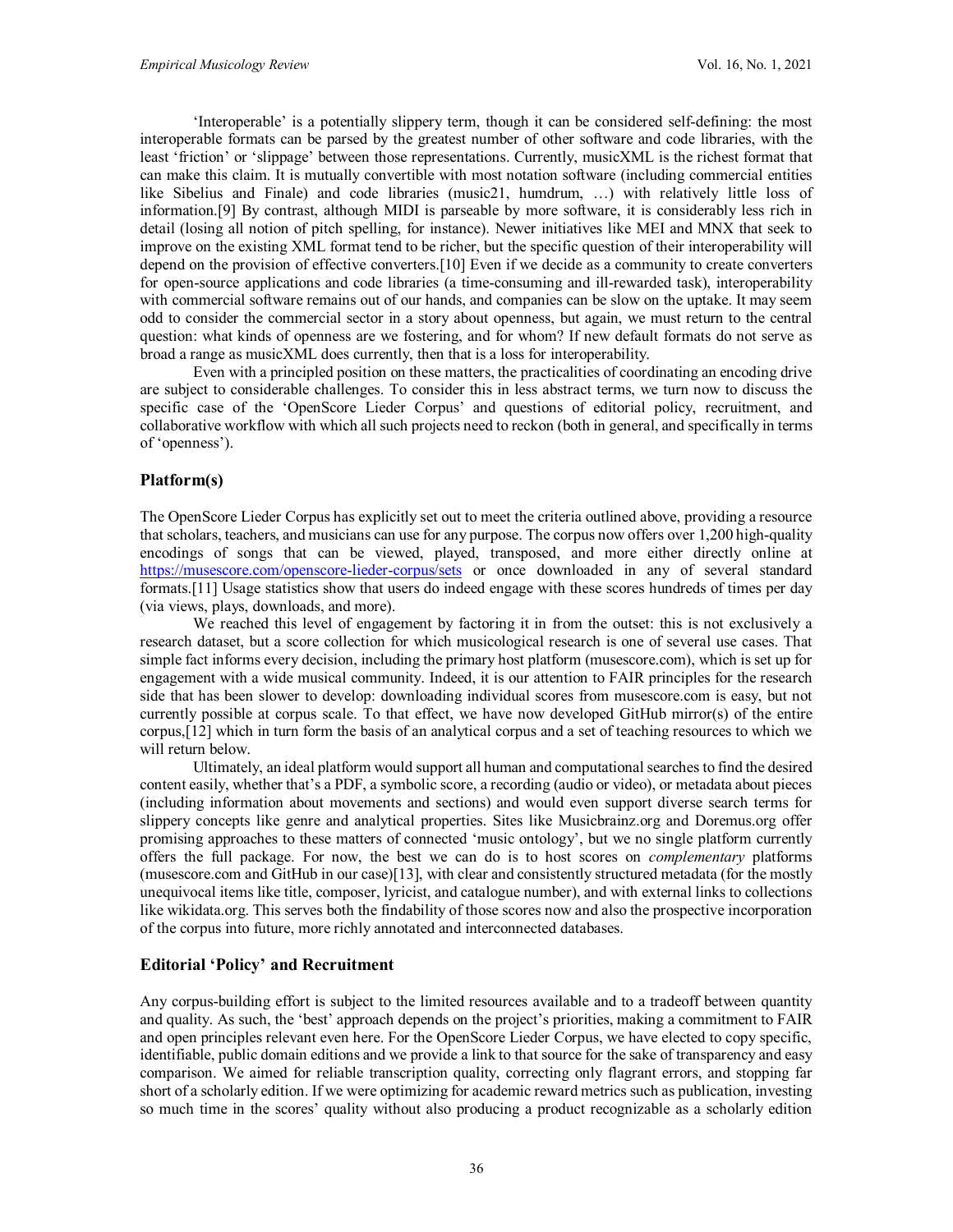would be among the worst ways to proceed. We saw the problem differently: in order to maximize the number of scores reliably reusable, and to make best use of our amateur volunteers, it was important *not* to take on anything truly editorial.

That said, one cannot simply decide to 'not do' editing as each source poses specific problems in terms of a balance between fidelity to the reference source and consistency in the new corpus. In principle we have sought to emulate the original as closely as possible, with exceptions for two types of notational devices that affect openness. Firstly, guaranteeing openness to modern musicians requires the 'updating' of elements that have fallen decisively out of common usage. Examples include now-rare clefs or the positioning of pedal indications anywhere other than below the bottom staff. Secondly, we replaced notations which create undue complication in the encoded version, such as the splitting of a single measure across a system break. A representation of this is possible, but only with hidden, non-standard elements (two measures, of which only one is counted) which make conversions, interoperability and other computational processes more difficult. This comes back to balancing the prospective use cases. The measure-split may be a more direct reflection of the source and perhaps better for use in training optical musical recognition software (hereafter OMR), but is much worse for most other computational purposes and is also increasingly unfamiliar to musicians today.

To make these kinds of judgement calls effectively, we need to understand different users' needs. We can arrange consultations to this effect, but the most direct and meaningful engagement is to be had by involving a range of users in the building of the corpus itself, very much including amateurs alongside professional musicians and musicologists. Moreover, apart from bringing complementary priorities and insights, we have found that some of the most committed and successful contributors have begun as musical novices, perhaps because the tasks are proportionately more interesting and valuable for personal, musical development at that stage.[14] With a little encouragement from more experienced members of the team, we have helped these contributors to develop their own skills (a worthwhile service it itself) and benefitted from the transcriptions they subsequently produce.

Platforms with an 'open to all' policy and social-media-esque stylings can help to build this kind of collective transcription community by gathering like-minded people together and promoting all-important personal connections. This has been central to the Lieder Corpus, both for inviting contributors to work on new scores, and (in some cases) for adopting existing ones by reaching out to the transcriber via the site. Where those existing scores are already released under a suitable license, we can thank the transcriber for their work and get to work on any necessary improvements immediately (either separately, or in collaboration with the original transcriber as they prefer). Where the license is not suitable, often the transcriber has simply not considered this aspect: on several occasions, a short exchange has confirmed their preparedness to contribute their work. In some cases, this has been the initial moment of recruitment for highly productive and valuable contributors. This speaks to the benefits of personal contact and open channels of communication with (potentially) interested parties. It also affects the best-practice in workflow.

### **Workflow**

Coordinating multi-author transcription projects requires careful coordination and distribution of tasks. In the Lieder Corpus we have been able to keep this reasonably simple: we take every song as an atomic unit, allocating exactly one transcriber and one (different) reviewer to each,[15] and keep track of progress on a spreadsheet viewable by all but editable only by the review team. More complex projects than ours may require a more sophisticated version of this process, for instance, distributing the task of transcribing among different parties according to their experience and time availability, ranging from simple, one-click reCAPTCHA-style tasks ('do the pitches in these two score excerpts match?') to expert editorial judgement calls. There are promising ideas for implementing this,[16] which if combined with McGill's forthcoming mass OMR conversion of the entire IMSLP catalogue, could be a strong basis for coordination and potentially a watershed moment in the score encoding effort.

That said, we would do well to synthesize project management efficiency with what contributors will enjoy doing. While there is a great enthusiasm for encoding, there seems to be less of an appetite for correcting existing encodings. This may be partly for want of a coordinated system and lack of clarity over licenses, but it would seem to run deeper. For instance, we should not expect wholesale enthusiasm for a setup in which contributors are expected to fix OMR.[17] OMR has advanced to a point that it is no longer so easy to dismiss revising it as being more time-consuming that transcription from scratch, and yet that argument persists. To engage with that viewpoint, we need to establish whether it has simply become a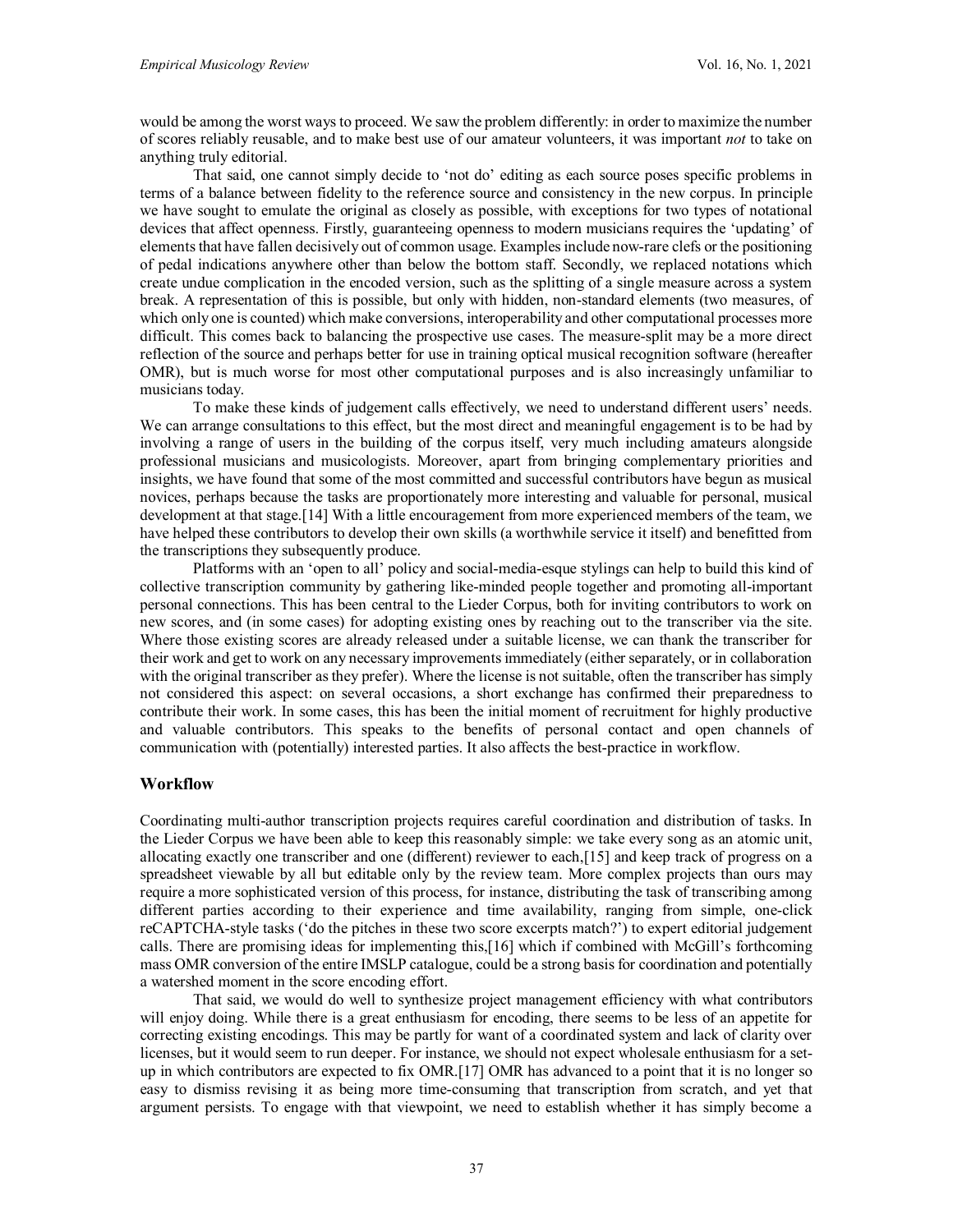convenient distraction from a simple preference for encoding from scratch, and (if so), what really motivates that preference. There may be merit to this preference – for instance, correcting OMR may be a 'less musical' task that does not offer the same (or equivalent) pedagogical benefits as transcription-from-scratch. In short, even a sophisticated infrastructure for coordination should perhaps accommodate the option of doing this task *ab initio*, 'the hard way.'

Correcting OMR is one matter; reviewing each other's work is another. In academic corpus creation this too is mostly conducted behind closed doors, with no release until the final product is ready. This is an understandable position for contexts unaccustomed to sharing work in progress, though error-checking is one task for which the 'many heads are better than one' approach of crowdsourcing is ideally suited. A change of focus from discrete, disconnected products to many 'micro-contributions' model may help here too by diminishing the expectation of perfection prior to release and thus encouraging all-comers to contribute what they have, proof-read and polished or otherwise. Quite apart from the extensive and variable quality of what is hosted online, who can say what treasure troves may be hiding on hard drives around the world, ready to swell the ranks of the world's collection of FAIR and open encoded scores?

### **Moving Forward Together**

While there remain many open questions over the best technical and inter-personal methods for corpus building, some considerations are abundantly clear. First, we are strongly incentivized to work together, so that we can build meaningfully on each other's work and produce large, open corpora for all. Second, we can and should find ways to involve members of as broad a range of musical communities as possible not only in the *use* but also the *creation* of corpora. To that effect, organizers should be sensitive to the kinds of tasks that people actually want to do, even if this does not appear to optimize efficiency. Many people around the world happily transcribing from scratch is better than a few people miserably correcting OMR. Third, and most important, we need widespread support for the philosophy of open science extolled in this special edition of EMR: in short, we should release score encodings under the maximally permissive licenses (CC0, PD, or equivalent). Any formal restrictions are a serious barrier to progress.

This is no small matter. Open licenses involve a real commitment to corpus-building as a collective rather than individual effort. To take the thorniest issues head on, consider the 'non-commercial' and 'attribution' options (to use Creative Commons' language). 'Non-commercial' may sound virtuous, but while score encoders opting for this license may imagine themselves fending off a monolithic, exploitative commercial entity, it is much more likely to cast doubt on well-meaning use cases like performance of the score at a charity fund-raiser concert. Even if that specific use is (or would have been) permitted, the lack of clarity means would-be users waste time and energy wondering and will quite likely decide not to risk it.

'Attribution', in turn, is something we should all strive for: we certainly should acknowledge people who put time and energy into projects for the common good where that is practical and important, but here too the strict formality is contrary to broad openness. Wouldn't we do better to commit informally to acknowledging one another where that is important and practical (such as the full disclosure of datasets used in a scholarly study) but not require it formally in all cases (like that amateur concert)? The answer depends in part on our attitudes to engagement with wider musical communities, our openness to all.

As a step towards a more meaningful and productively coordinated effort, it would be helpful to agree on a minimal 'manifesto' or value statement in which we:

- recognize the value and importance of digital scores for musicians, teachers, and scholars to adapt for various purposes,
- likewise, recognize the considerable effort it can take to produce these scores,
- informally undertake to attribute that work where it is practical and meaningful to do so,
- nevertheless consider intellectual property claims inappropriate for the direct transcription (without significant, new editorial intervention) of works in the public domain,
- accordingly believe that the formal license for such transcriptions should be maximally permissive (CC0, PD, or equivalent) and commit to this in our own work.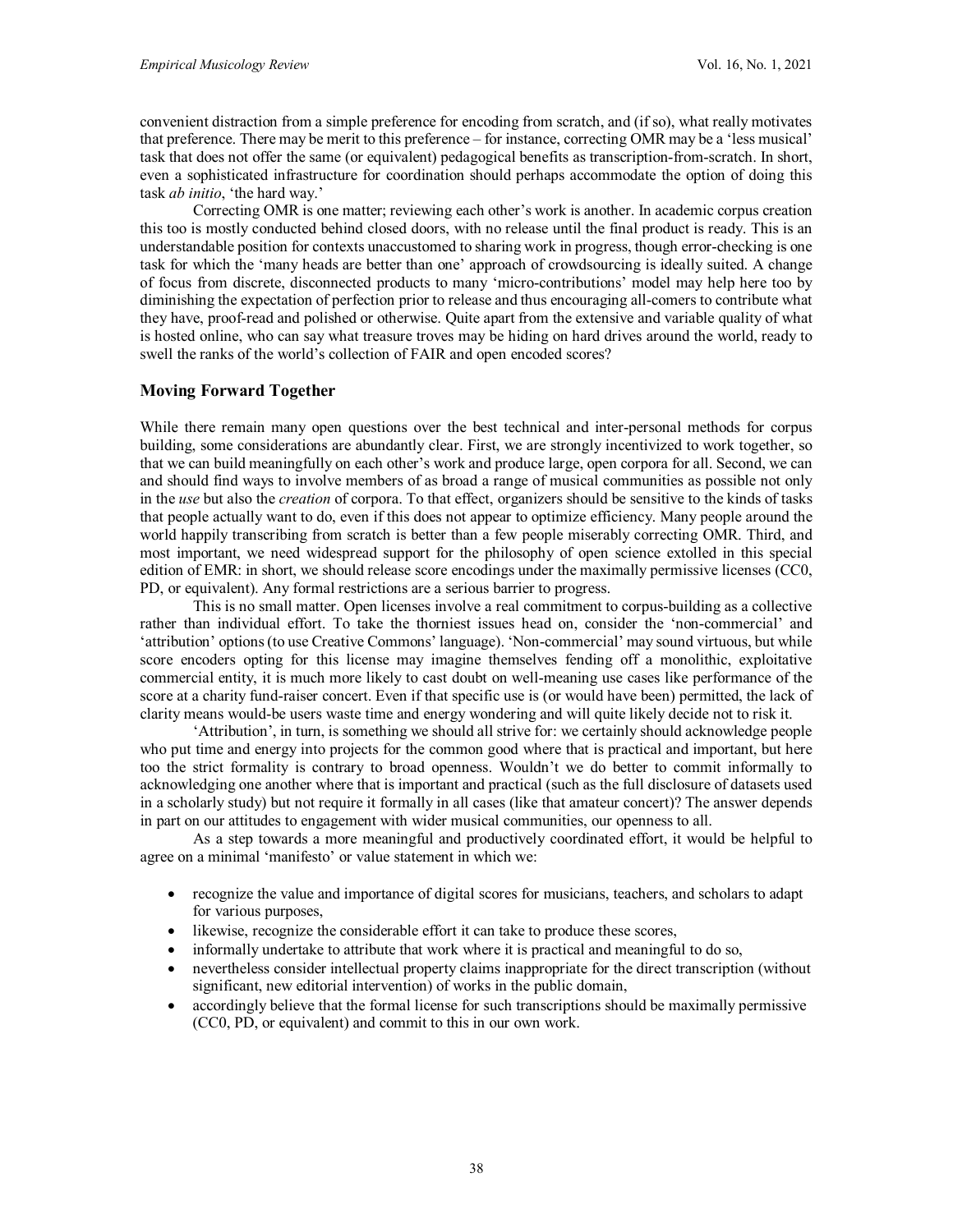Fanny (Mendelssohn) Hensel

## **ANALYSIS ENCODING**

Encoding the world's collection of public domain scores is a very large task, but a finite one, and with technological improvements to speed us up, it may be a relatively short-term issue. The broader question of how we can engage with wider musical communities both as creators and users of open resources has much wider ramifications. For example, there are comparable prospective benefits of also encoding and sharing *analyses* in FAIR and open ways. Here too, computational methods afford us opportunities to share our work in a way that enhances the public provision, connects musical and scholarly communities, and achieves a more genuine kind of 'openness'.

'When in Rome' is the title of a centralized repository in which I have brought together every human harmonic analysis in an encoded format that both humans and computers can read and work with. The repository now offers:

- Over 400 analyses and 85,000 Roman numerals.
- Those analyses in multiple formats that are easy to read and edit without computational experience, including both a lightweight text format (the 'RomanText' of Tymoczko, Gotham, Cuthbert & Ariza, 2019) and musical notation (aligned with the score where available – see Figure 1 for an example).[18]
- Code for pedagogical resources that build on this corpus to serve wider musical uses and communities and which also stand to harness the power of crowdsourcing to build and expand the datasets further. That is the subject of this section.

### **Open Music Theory Textbook and Anthology**

While many textbooks now include a parallel online provision, they generally remain limited in several important ways. First, the number of examples still tends to be rather meagre, despite the fact that page constraints of the printed medium no longer apply. Second, those examples are still very often static images that offer little versatility or functionality beyond their print equivalents. Third is persistence of prohibitive cost. There is a great public appetite for music theory (as attested by vigorous discussion on social media sites and YouTube channels, for instance), but only a tiny percentage of those interested parties would be prepared to pay \$100 or more for a textbook where some version of the same content can be accessed for free online. These considerations are part of the motivation for *Open Music Theory* (Gotham et al., 2021): a textbook, anthology and workbook project in which we have sought to provide free, high-quality material that is both comparable to the traditional print textbook but also benefits from the additional reach and functionality of the online medium.

# 5 Lieder, Op.10 1. Nach Süden



**Fig. 1.** Fanny Hensel (née Mendelssohn)'s 5 Lieder, Op.10 No.1: 'Nach Süden' as an example of an OpenScore Lieder Corpus score with aligned harmonic analysis part added.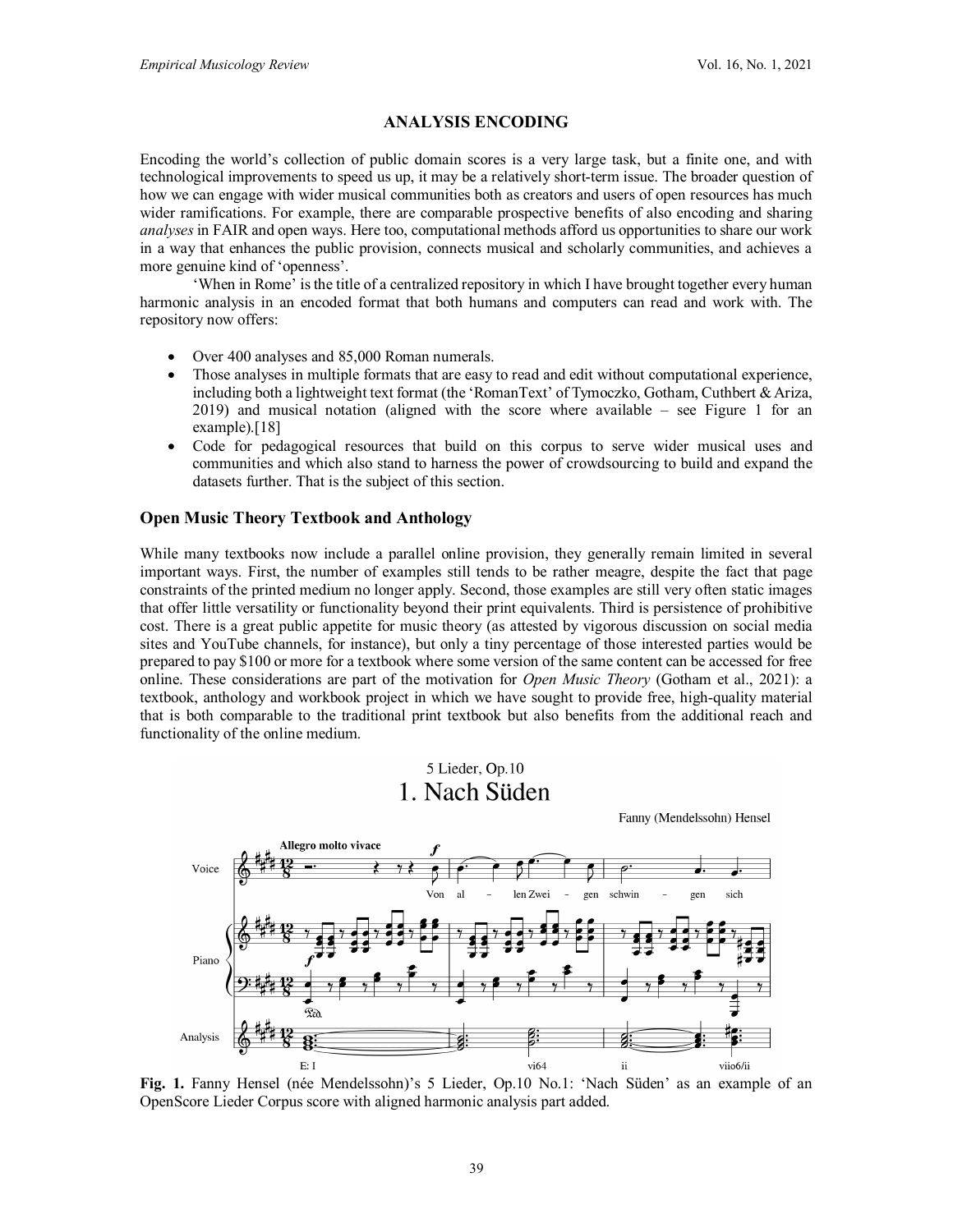Among our hypothetical colleagues, Prof. X would be the one most likely to produce or use the 'When in Rome' corpus, and Dr Y would be more oriented towards the textbook, but here too we stand to benefit from thinking across those boundaries. For instance, one of the most fundamental tasks of both a textbook-anthology and a corpus study of analyses is to explore specific instances of a certain chord or progression. This may be in the service of other matters, but even the simple retrieval of examples is of value in itself. Harmonic analysis datasets like 'When in Rome' enable a relatively easy retrieval of this kind of information and can be used to produce musical anthologies of examples at scale.[19]

I have included new code in the 'When in Rome' repository for building such an anthology,[20] and implemented one version of this as the 'Harmony Anthology' in *Open Music Theory* [\(https://viva.pressbooks.pub/openmusictheory/chapter/anthology-harmony/\)](https://viva.pressbooks.pub/openmusictheory/chapter/anthology-harmony/). This anthology provides lists of examples by topic (standard anthology fare such as augmented sixth chords), *automatically* extracted from *human* analyses of CC0 scores in the Lieder Corpus. It bears repeating that while the processing is automatic, the analyses themselves are by people. Among other benefits, the scale of the provision stands to help students contextualize assertions made about so-called 'normal' resolutions. While we may still opt to highlight a few examples in the first instance (as the textbook does), partnering them with links to hundreds of examples – very much including borderline cases – provides a much stronger sense of how exemplary those cases really are of wider practice. It will cost nothing to scale this anthology up as score and analysis corpora grow in the future.

Further, when the dataset of harmonic analyses eventually includes *multiple analytical readings* of the same works for a larger number of pieces,[21] we will be able to highlight the areas where analysts disagree. These divergences provide important insights both in relation to the particular work at hand, and of the underlying theoretical foundation of the analyst's approach in a more abstract sense. In the simplest case, finding these divergences is readily automatable as the difference between two files.[22] More sophisticated versions can point to the musical nature of the difference between two sources, a subject to which we now turn.

### **Openness to all: 'The Roman Umpire' code and 'Working in Harmony' app**

Scores and analyses hosted publicly under open licenses and amenable formats are valuable, but if we wish to help people develop their skills in tasks like Roman numeral analysis, then we need to offer more. Here, too, routine computational operations developed in the service of research projects can be readily repurposed for these broader uses and may serve, in turn, to grow the corpora.

'The Roman Umpire' is a new code module providing basic feedback on harmonic analyses. For instance, one feedback option involves comparing the pitches implied by each harmony with those in the score at the corresponding moment and alerting the user to moments where the pitch content and/or bass notes diverge. The choice remains with the analyst, the code simply points out moments they may wish to review. I initially developed this code for proof-reading during corpus building; as it proved so useful for experts checking their work, it stands to be doubly useful in pedagogical contexts with a greater need for such guidance. Furthermore, as the process of generating feedback is completely automatic, we can readily offer this as a service that anyone can use as much or little as they chose, whenever they like, via a simple web app.

We have created an initial, alpha version of such an app called 'Working in Harmony' at [https://fourscoreandmore.org/working-in-harmony/,](https://fourscoreandmore.org/working-in-harmony/)[23] initially offering feedback on a user's analysis of any score from the Lieder Corpus. This will prospectively serve to help students enrolled in classes proofread their work more effectively, freeing up class time and instructor feedback for more interesting, musical matters. At least as importantly, it will offer some provision, however rudimentary, to those who wish to learn Roman numeral analysis but have no such class enrollment.

This too can contribute to the creation of FAIR and open datasets and the specific question of involving diverse contributors. We offer this service for free to anyone and invite users to return value as citizen scientists by submitting their analyses (anonymously, unless they choose otherwise) into a corpus which may prove useful to computational musicologists, not least in learning more systematically about the kinds of errors and improvements that students of Roman numeral analysis make in the course of their work. This provides a potential for symbiosis, in which simple code developed in the service of research projects can serve the wider musical public, who in turn help to build up corpora for a range of research projects including those with a focus on developing public-facing pedagogy.[24]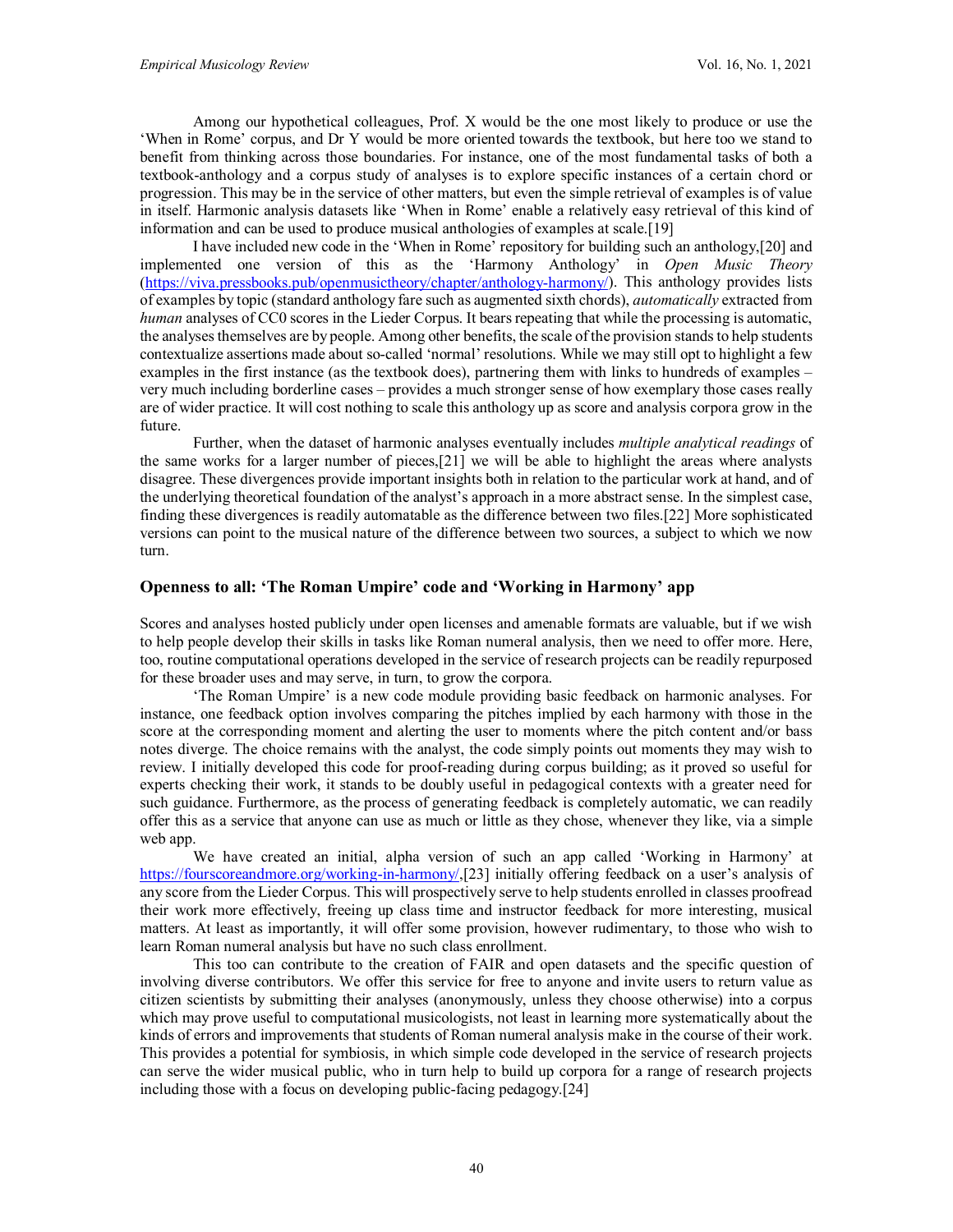### **Openness to adjustment**

Simple though these computational operations may be in principle, there are always procedural questions and challenges to address in the design of such a system which have a direct bearing of the prospective adoption by musical communities, and thus to whom they are truly open. The final parts of this paper consider how computational formats and systems can both promote – but also constrain – openness.

Just as encoded scores (like musicXML) are preferable over 'fixed' formats (PDF) on the basis of their FAIR attributes, so too is that true of analyses: among other tasks, we need to be able to access the constituent information of an analysis in a structured way and to adjust that work in place. For simpler musical passages, analysts often agree about their preferred reading of a passage. That being the case, one of the main benefits of sharing analyses in easily edited formats is the opportunity for other analysts to add a variant reading either within the same file or by making a copy and adjusting only the passages (often few and far between) that they see differently. Editable files speed up the process of producing those analyses by avoiding duplicated work.

In cases of more sustained disagreement, editing an existing analysis in place may not be helpful, or at least not without a more sophisticated user interface. This is not only a question of the number, but also the types of changes. For instance, editing an existing analysis arguably presupposes a method by which the analyst works through from start to finish in a linear fashion, but many analysts do not work this way, preferring instead to start at a kind of middle-ground level, seeking only the main moments indicative of the three harmonic functions (tonic, pre-dominant, dominant) in preparation for a cadence.[25]

Engaging with this use case would probably require some kind of multi-layered analysis for harmonic motion at different 'levels', perhaps vertically stacked (in a quasi-Schenkerian style) and aligned with the score, thus enabling users to weave freely between levels. The system could perhaps offer an option to auto-complete certain parts, for instance by extracting the 'big picture' readings from detailed harmonic analyses using a system such as that proposed by Rohrmeier (2011, 2020). This could potentially provide a valuable framework for building students' metacognitive understanding of harmonic analysis. That said, the potential for confusion is high: for instance, when you adjust a detail in the foreground analysis, should the other levels auto-update? User-interface questions of this kind are among the most important for determining how FAIR and open a resource is, and to whom.

### **On the relative openness of syntax**

Openness to adjustment is a high priority for both analysts and for the user-interface of any public-facing app. At the same time, any computational system requires at least some strict syntactical constraints. Specifically, in this case of Roman numeral analysis, we need symbols to have a single, unambiguous meaning. Implementing this requires some careful consideration and warrants discussion.

First, there is some variation in how Roman numerals are encoded, for instance, in the encoding of inversions by Arabic numerals (V42, I6, …) or Latin-alphabet letters (so V42 becomes Vd and I6 is Ib). While the former is probably more common in musicology today, the latter is still in active use.[26] Nevertheless, there is no internal ambiguity: it is clear within either system which pitches are invoked.

Similarly, even within the figured Roman system, there are different conventions, for instance in handling the sixth and seventh degrees in minor. Should 'viio' refer to a chord on the (raised) leading note, or should it require a leading sharp ('#viio')? There are different approaches here, but still no internal ambiguity. Music21's handling of all common variants has improved recently in tandem with our presentation of the 'Roman Text' standard (Tymoczko et al., 2019)[27] and has developed further since, notably through the integration of Nápoles López and Fuginaga (2020)'s unifying regular expression.

Nevertheless, while most of the headaches of apparent 'ambiguity' in Roman numeral analysis are actually attributable to variant, interoperable styles, genuine ambiguity does still creep in at the edges. Abbreviations clarify where this line falls. Perhaps the most common abbreviations in use in Roman numeral analysis handle the cases of:

1. Augmented  $6<sup>th</sup>$  chords: for instance, 'Ger65' stands in directly for #ivo65[b3], compressing a complex symbol into a simple shorthand and identifying a canonical chromatic chord. (This class of abbreviation also helps to side-step some commonly confusing matters such as the 'real root' of the so-called 'French' sixth chord).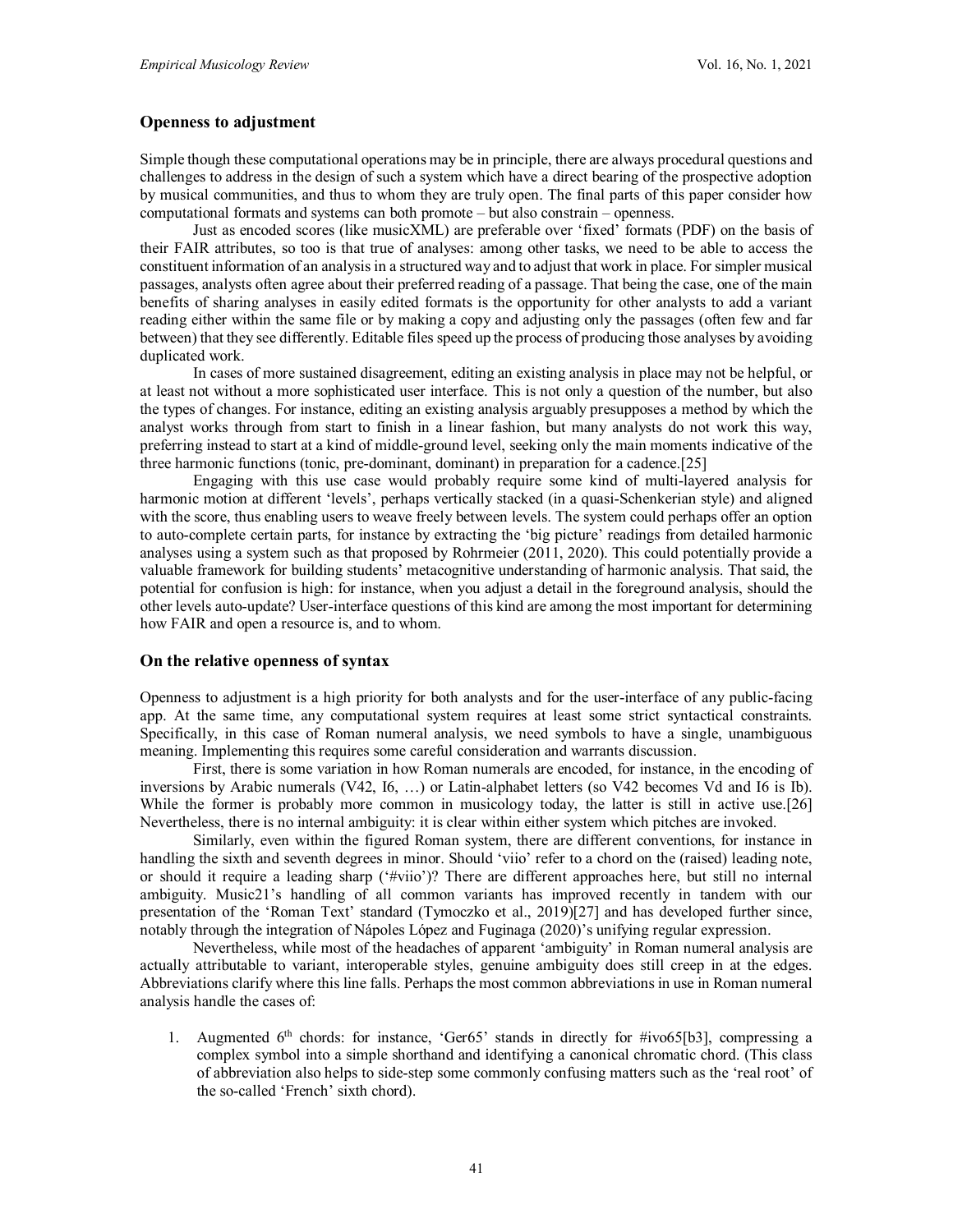- 2. Neapolitan 6ths: 'N6' replaces 'bII6'. The emphasis here is less on compression and more on highlighting a special status for this particular chordal configuration.
- 3. The Cadential 6/4: an abbreviation like 'Cad64' likewise serves to side-step ongoing arguments, this time over whether the Roman numeral for this chord 'should be' I64 or V64. This abbreviation can also contribute to a more contextual reading by distinguishing *cadential* from *passing* usages of the same chord.
- 4. Common-tone diminished seventh chords: sometimes afforded the label 'Cto7' explicitly to avoid ascribing tonal function (implied by Roman numerals) to a non-functional diminished seventh that shares at least one pitch with at least one of the proceeding and following chords.

The first three cases here involve simple, direct, one-to-one mapping between the chord and the abbreviation, and thus are readily included. The 'Cto7' label, by contrast, does not unambiguously commit to specific pitches and pitch spellings. Often these pitches and spellings can be deduced from context, but that is not universally reliable and so the label is somewhat problematic from a computational perspective.

That being the case, rather than entering 'Cto7' and later attempting to deduce the pitches from there, we may do better to work the other way around, using unambiguous chordal designations at the point of creating analyses and then deducing the presence of a 'Cto7'. For instance, perhaps the archetypical form of the Cto7 sees it prolong the tonic chord (I-Cto7-I), with the root of that prolonged tonic as the common tone, and the Cto7's pitches equivalent to #iio7 (or another spelling with enharmonically equivalent pitches). Some analysts may balk at using any Roman numeral here due to the apparent harmonic function implied, but at least the chord is clear (with or without context) and it is still easy to extract all-and-only these moments for a study of common-tone progressions.[28] Moreover, if this is at the limits of what functional harmony and Roman numerals can express, then it is perhaps a natural limit for what a computational implementation should seek to support.

Some readers will find this a trivial aside, but analysts committed to using 'Cto7' may not be prepared to do without it and may thus reject any resource that does not include provision for it. In short, while we clearly want to support different users and their preferences, we may have to make concessions of this kind in some cases to support a common framework and/or make difficult procedural decisions in the design phase. That said, nothing prevents flexible users from reintegrating these notations into their noncommunal uses of the corpora, especially when the computational means to do so are provided (as in the case of editable formats discussed here). We should aspire to create inclusive, open, FAIR datasets, but as discussed above in relation to scores, we should focus on sharing the most mutually useful resources from which more specialised individual projects can grow. Not everything has to be shared.

### **SUMMARY AND PARTING WORDS**

This paper argues that a greater integration of computational musicology with wider musical communities would be to the benefit of all in terms of growing datasets, learning from different perspectives, and fostering meaningful outreach. In the course of this, I have reported on my own projects which seek to contribute to that effort: the 'OpenScore Lieder Corpus', the 'When in Rome' analysis corpus, the 'Open Music Theory' textbook-anthology and the 'Roman Umpire' module for the 'Working in Harmony' app. I offer some suggestions for how we might go about collaborating on producing these kinds of corpora and resources, but I do not purport to have all the answers – indeed, I argue that we will need to collaborate on even planning the collaboration. I hope at least to have raised the profile of these questions and to have helped move the conversation along.

I have also acknowledged that this kind of work can be demanding and is not always well supported by academic reward structures focussed on particular kinds of research outputs. That said, the improved coordination needed here is desirable partly because it avoids the duplication of effort we currently see and that more streamlined approach can serve to accelerate the pace of research activities. Finally, I have argued for the widest possible participation in the creation and use of these resources, though I should close by acknowledging that it takes a very particular skill set to lead on the planning and implementation of such systems – a skill set which readers of this journal are uniquely placed to offer, whether they identify primarily with Prof. X, Dr Y, or Maestro Z.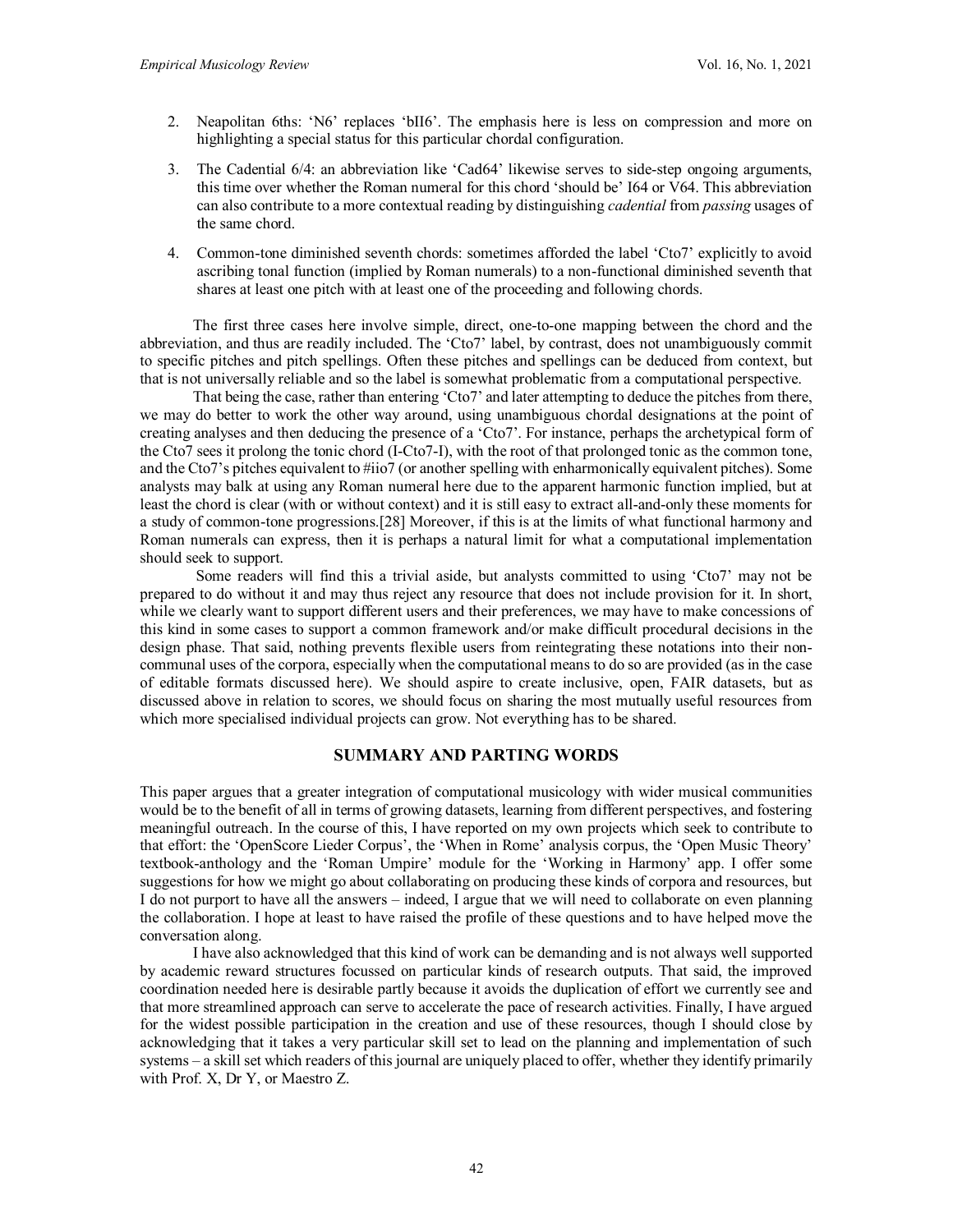# **ACKNOWLEDGMENTS**

Thank you, as always, to all who have contributed to the corpus-building projects discussed in this paper as well as to those friends and colleagues who read and provided insightful comments on earlier versions of this paper. This article was copyedited by Gabriele Cecchetti and layout edited by Diana Kayser.

# **NOTES**

[1] See McKay, Cumming, and Fujinaga (2020) for another current and commendably frank account of a similar kind (though one strictly limited to the research community).

[2] Among the examples from citable scholarship, see, for instance, CCARH (2001), Cuthbert and Ariza (2010), Rodin and Sapp (2010), Tilley (2017); more often these initiatives come from outside the academy – a central theme of this article.

[3] See, for instance, White and Quinn's YCAC dataset of score 'slices' (2016) and Gotham's code (2019) for producing more data of this kind.

[4] For the case of Roman numeral analyses discussed later in this paper, see for instance Devaney, Arthur, Condit-Schultz, and Nisula (2015) (hereafter 'TAVERN'), Neuwirth, Harasim, Moss, and Rohrmeier (2018), and Tymoczko, Gotham, Cuthbert, and Ariza (2019).

[5] The public-facing website for the corpus i[s http://musescore.com/openscore-lieder-corpus/](http://musescore.com/openscore-lieder-corpus/sets) (Gotham et al. 2018), and we have just released a GitHub mirror of the corpus as a dataset for MIR research at <https://github.com/OpenScore/Lieder> (Gotham & Jonas, 2021).

[6] Code and corpus a[t https://github.com/MarkGotham/When-in-Rome.](https://github.com/MarkGotham/When-in-Rome)

[7] The code is provided as part of the 'When in Rome' repository as 'anthology.py' and the public facing implementation forms part of the 'Open Music Theory' textbook, (Gotham et al., 2021).

[8] Again, the backend code (inevitably called 'The Roman Umpire') is provided as part of the 'When in Rome' repository. The public-facing implementation is a free app accessible at [http://fourscoreandmore.org/working-in-harmony/.](http://fourscoreandmore.org/working-in-harmony/)

[9] Moreover, those 'friction losses' in conversion center on matters of layout, reinforcing the prioritization of other matters when encoding a corpus with a view to its interoperability.

[10] This may help to explain why the long-anticipated replacement of musicXML with MNX is yet to materialise as planned, with musicXML now headed for a version 4.0 in parallel to the development of MNX.

[11] The central format which the transcribers work in is MuseScore, not least because MuseScore is free (and thus available to all), open source, and includes relatively robust internal (batch) converters for export to musicXML, MIDI, PDF and MP3.

[12] The official mirror is a[t https://github.com/OpenScore/Lieder.](https://github.com/OpenScore/Lieder) There has also been a *de facto* mirror as part of the 'When in Rome' repository for some time. We are exploring how best to maintain version control across and auto-updating between sites. Currently the musescore.com copy is the 'version of record' and GitHub is 'downstream' from there, but clearly this fails to make use of git's power in keeping track of version control. In this connection, see Foscarin, Jacquemard, and Fournier-S'niehotta (2019) for a promising diff method that (as the authors note) stands to serve 'collaborative score editing, version control and evaluation of optical music recognition (OMR) or music transcription.'

[13] One might even imagine users of these scores exploring the origins of the encoding project and discovering the field of MIR research, which even many musically active people simply do not know exists. Closer integration between all the things a score can be through digital edition or the like will help foster this kind of mutually beneficial cross-pollination.

[14] Samiotis et al.'s (2020) study of a comparable crowd-sourcing task found that 'workers with lower [musical experience] still achieved good performance, with a small additional cost in terms of cognitive load'.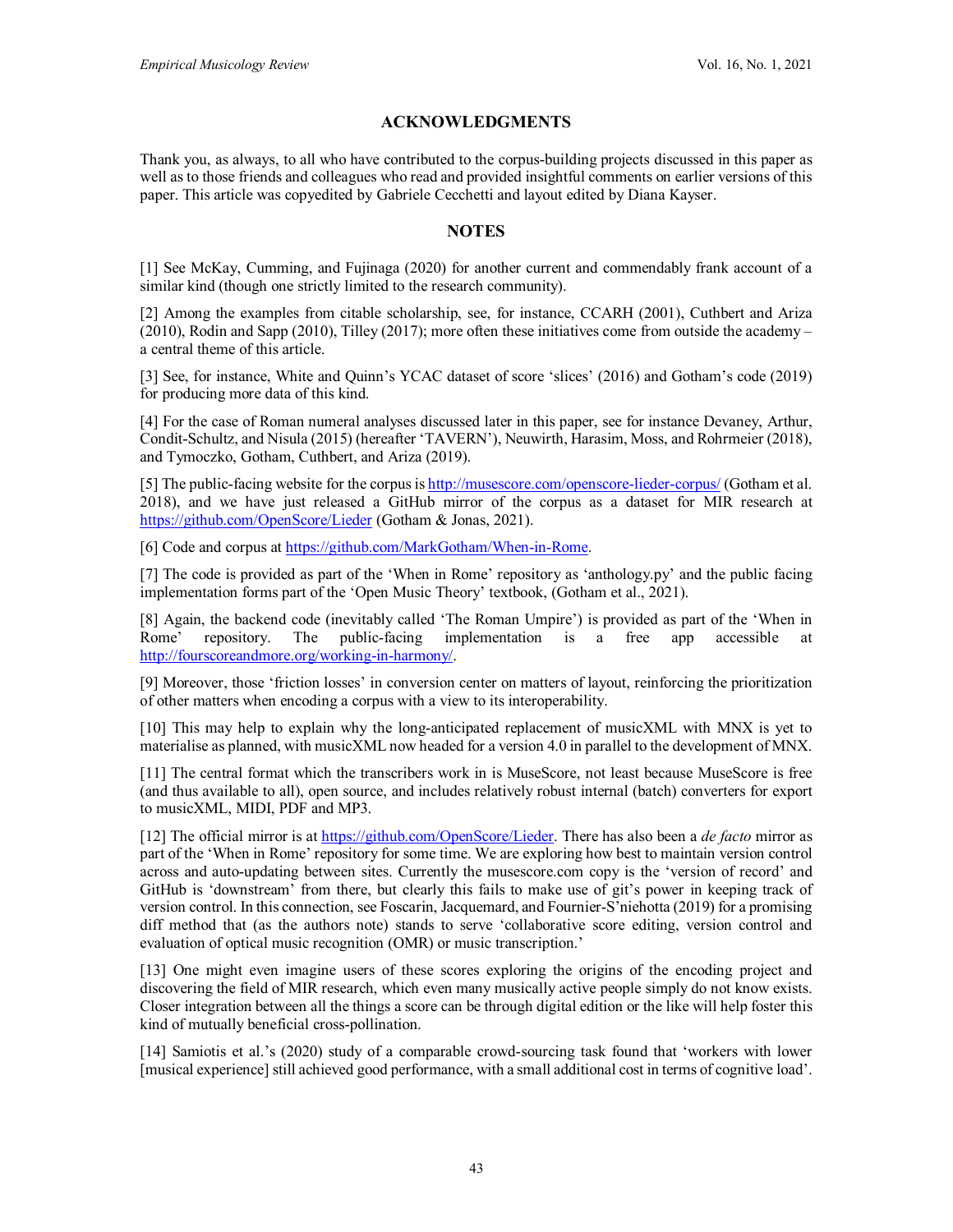[15] We have a smaller number of approved reviewers. These reviewers are also active as transcribers, but we do not allow reviewers to review their own transcriptions.

[16] See Shanahan and Albrecht (2013), Weigl et al. (2019), and especially Samiotis et al. (2020) for the most detailed pilot projects to date. Additionally, see Foscarin et al.'s diff method (2019) as discussed in end note 12 above.

[17] For a recent survey of multi-stage correction of OMR, see deGroot-Maggetti et al. (2020).

[18] This is currently available through the 'When in Rome' repository on GitHub, but again (as with the Lieder Corpus scores) we intend to duplicate the provision through a more public-oriented site like musescore.com or fourscoreandmore.org soon. There are technical hurdles we will need to overcome before this is possible, for instance, musescore.com does not currently enable bulk upload.

[19] For an exploration of alternative methods for digital-age anthologies, see Gotham (2019).

[20] When-in-Rome/Code/anthology.py. Please note that much of the musical logic is getting centralized within the main music21 repository to enable wider use cases (see for instance the roman.isMixture() method).

[21] Currently, only analyses from the TAVERN dataset include multiple readings. The initial priority is on increasing coverage of different scores, different analyses of the same scores will follow in due course.

[22] TAVERN's variant analyses exhibit mostly small differences, easily identified with the diff utility (Hunt & McIlroy, 1976). This is perhaps to be expected of the repertoire in question.

[23] The same backend functionality has also been incorporated into the<http://roman.algomus.fr/> app for automatic harmonic analysis based on our recent TISMIR paper (Micchi et al., 2020).

[24] See chordify.net for a somewhat similar provision, though in the context of a commercial product and lead-sheets.

[25] As taught in Laitz (2016), to take just one example.

[26] Notably, in datasets like TAVERN using the \*\*harm extension of the \*\*kern language. See the harm2kern command in the 'Humdrum Extras' package for converting \*\*harm into \*\*kern data and Nápoles López and Fuginaga (2020) for wider conversion as discussed in the main text.

[27] See the roman.Minor67Default() class.

[28] Again, the 'When in Rome' code base's 'anthology' script provides the functionality for this.

# **REFERENCES**

Brown, A. (2018). Algorithms and computation in music education. In Dean & McLean (Eds.). *The Oxford Handbook of Algorithmic Music*. New York, NY: Oxford University Press. <https://doi.org/10.1093/oxfordhb/9780190226992.013.17>

Campbell, P. S., Myers, D., Sarath, E., Chattah, J., Higgins, L., Levine, V. L., Rudge, D., & Rice, T. (2014). *Transforming Music Study from Its Foundations: A Manifesto for Progressive Change in the Undergraduate Preparation of Music Majors. Report of the Task Force on the Undergraduate Music Major*. The College Music Society. Retrieved from<http://www.mtosmt.org/issues/mto.16.22.1/manifesto.pdf>

CCARH (2001). *The MuseData Database* [\(http://www.musedata.org\)](http://www.musedata.org/). Stanford, CA: Center for Computer Assisted Research in the Humanities.

Clendinning, J. P., & Marvin, E. W. (2016). *The Musician's Guide to Theory and Analysis Anthology* (3rd ed.). New York, NY: W. W. Norton & Company.

Cuthbert, M. S., & Ariza, C. (2010). Music21: A toolkit for computer-aided musicology and symbolic music data. In *Proceedings of the 11th International Society for Music Information Retrieval Conference* (pp. 637– 642), Utrecht, Netherlands: ISMIR. <https://doi.org/10.5281/zenodo.1416113>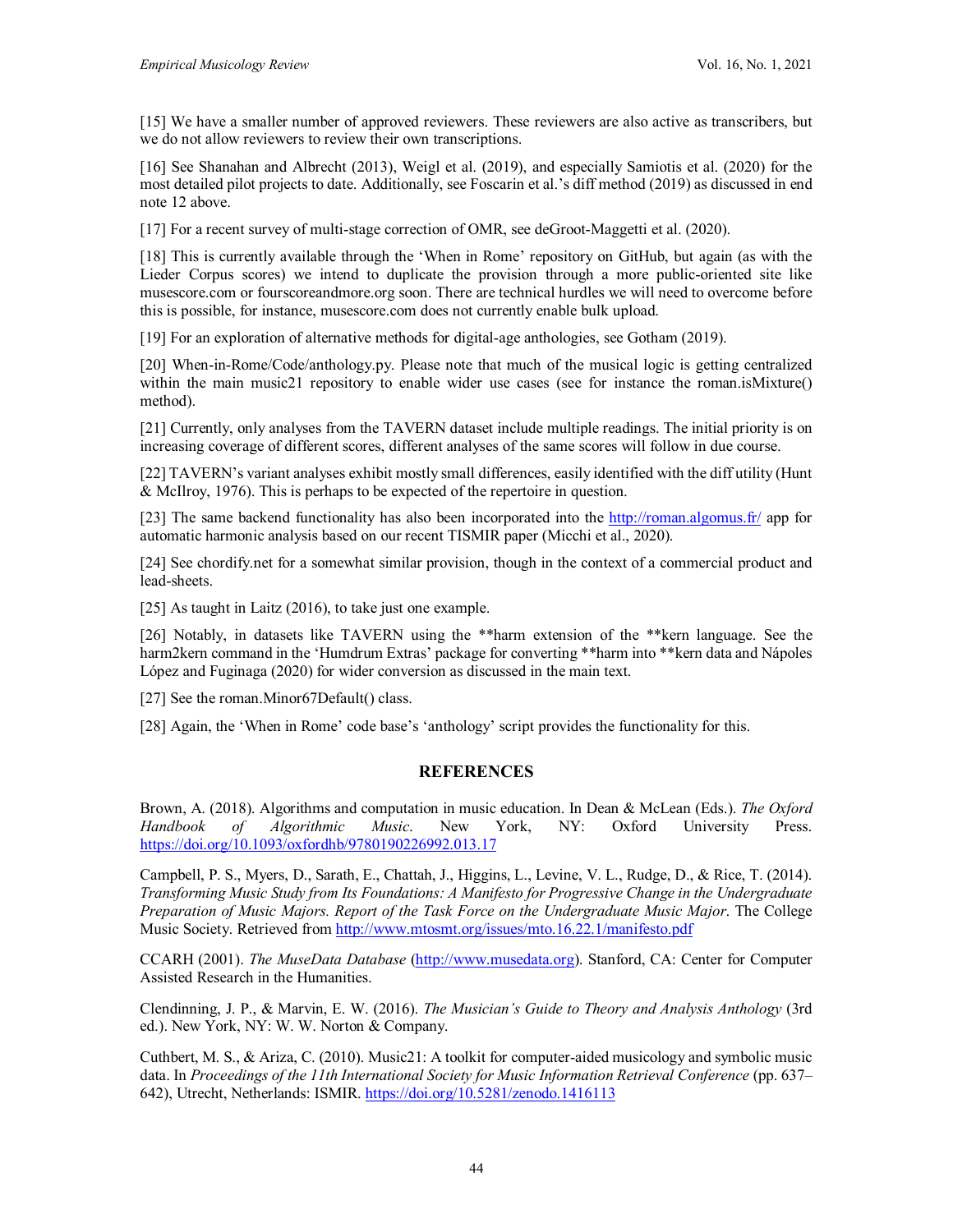Devaney, J., Arthur, C., Condit-Schultz, N., & Nisula, K. (2015). Theme and Variation Encodings with Roman Numerals (TAVERN): A new data set for symbolic music analysis. In Müller, M., & Wiering, F. (Eds.). *Proceedings of the International Society for Music Information Retrieval Conference* (pp. 728–734). Malaga, Spain: ISMIR. <https://doi.org/10.5281/zenodo.1417496>

Duker, P., Gawboy, A.**,** Hughes, B., & Shaffer, K. (2015). Hacking the music theory classroom: Standardsbased grading, just-in-time teaching, and the inverted class. *Music Theory Online 21*(1). <https://doi.org/10.30535/mto.21.1.2>

Ewell, P., Rao, N., Straus, J. N., & E. Hisama, E. (2019). Reframing music theory. Plenary session presented at the *42nd Annual Meeting of the Society for Music Theory*. Columbus, OH.

Foscarin, F., Jacquemard, F., & Fournier-S'niehotta, R. (2019). A diff procedure for music score files. In *Digital Libraries for Musicology* (DLfM '19) (pp. 58–64). New York, NY: Association for Computing Machinery.<https://doi.org/10.1145/3358664.3358671>

Gotham, M., Jonas, P., Bower, B., Bosworth, W., Rootham, D., & VanHandel, L. (2018). Scores of scores: An OpenScore project to encode and share sheet music. In *Proceedings of the 5th International Conference on Digital Libraries for Musicology* (New York, NY, USA, 2018), DLfM '18, ACM, (pp. 87–95). <https://doi.org/10.1145/3273024.3273026>

Gotham, M. (2019). Moments Musicaux: Towards comprehensive catalogues of real repertoire examples for teaching and research. In *6th International Conference on Digital Libraries for Musicology* (DLfM '19) (pp. 70–78). New York, NY: Association for Computing Machinery.<https://doi.org/10.1145/3358664.3358676>

Gotham, M. & Ireland, M. (2019). Taking form: A representation standard, conversion code, and example corpus for recording, visualizing, and studying analyses of musical form. In A. Flexer, G. Peeters, J. Urbano, & A. Volk (Eds.). *Proceedings of the 20th International Society for Music Information Retrieval Conference* (pp. 693–699). Delft, Netherlands: ISMIR.<https://doi.org/10.5281/zenodo.3527903>

Gotham, M., Gullings, K., Hamm, C., Hughes, B., Jarvis, B., Lavengood, M. & Peterson, J. (2021). *Open Music Theory*. Version 2. VIVA Pressbooks.<https://viva.pressbooks.pub/openmusictheory>

Gotham, M., & Jonas, P. (2021, forthcoming). The OpenScore Lieder Corpus. In *Music Encoding Conference* 2021.

deGroot-Maggetti, J., de Reuse, T. R., Feisthauer, L., Howes, S., Ju, Y., Kokubu, S., Margot, S., Nápoles López, N., & Upham, F. (2020). Data quality matters: Iterative corrections on a corpus of Mendelssohn string quartets and implications for MIR Analysis. In *Proceedings of the 21st International Society for Music Information Retrieval Conference* (pp. 432–438)*.* Montréal, Canada: ISMIR. <https://doi.org/10.5281/zenodo.4245459>

Giraud, M., Groult, R., & Leguy, E. (2018). Dezrann, a Web Framework to share music analysis. In *International Conference on Technologies for Music Notation and Representation (TENOR 2018)* (pp. 104– 110).

Horton, J. (2017). April 2017 Newsletter: 'The SMA's Strategy Document'. *Society for Music Analysis Newsletter*. Retrieved from [http://www.sma.ac.uk/wp-content/uploads/2017/04/SMA\\_newsletter\\_April-](http://www.sma.ac.uk/wp-content/uploads/2017/04/SMA_newsletter_April-2017.pdf)[2017.pdf](http://www.sma.ac.uk/wp-content/uploads/2017/04/SMA_newsletter_April-2017.pdf)

Huron, D. (1999). *Music Research Using Humdrum: A User's Guide.* Stanford, CA: Center for Computer Assisted Research in the Humanities.

Hunt, J. W., & McIlroy, M. D. (1976). *An Algorithm for Differential File Comparison*, Bell Telephone Laboratories CSTR #41[. https://www.cs.dartmouth.edu/~doug/diff.pdf](https://www.cs.dartmouth.edu/%7Edoug/diff.pdf)

Laitz, S. G. (2016). *The Complete Musician: An Integrated Approach to Theory, Analysis, and Listening* (4th ed.). New York, NY: Oxford University Press.